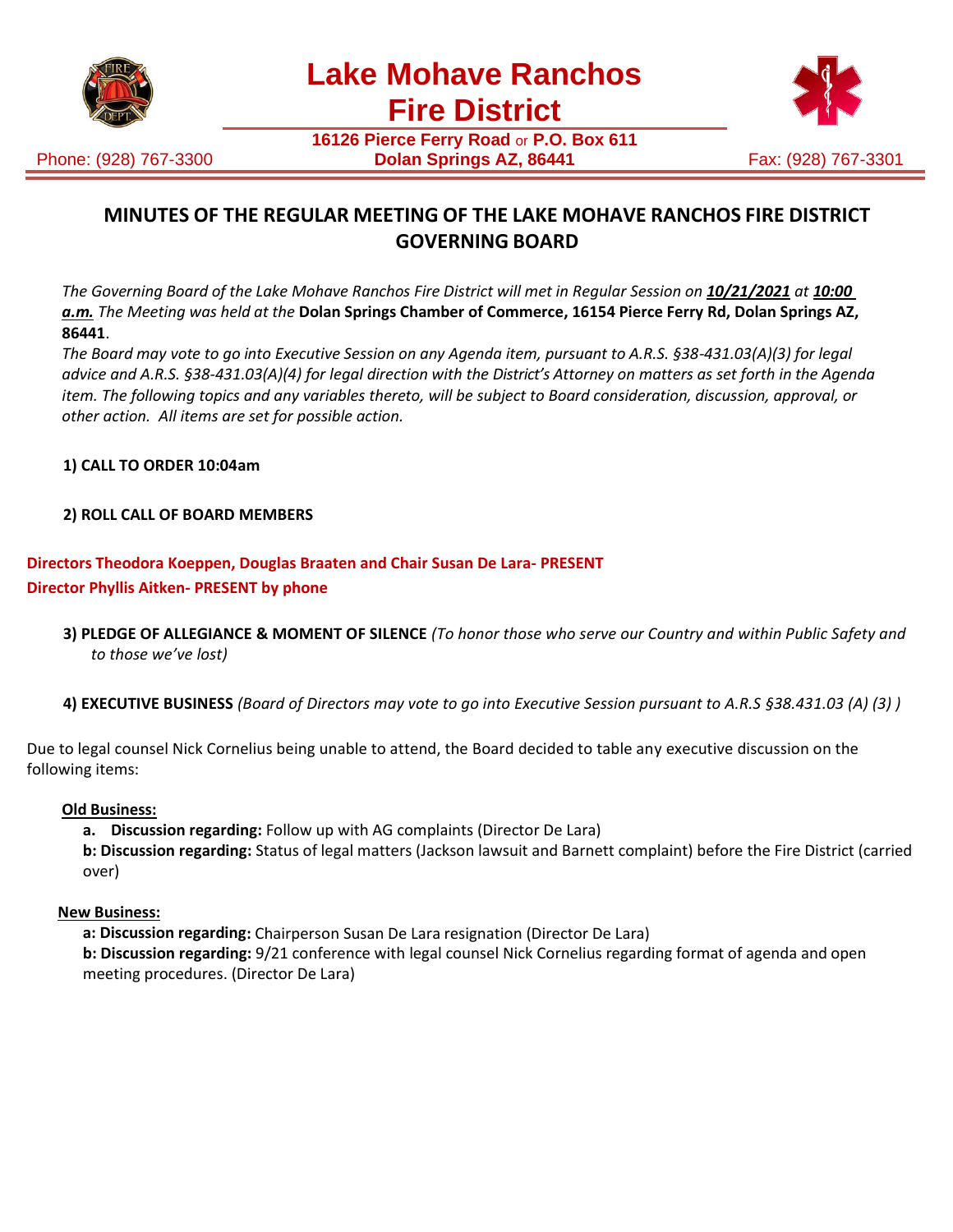#### **5) MINUTES**

**Motion to accept September 16th, 2021 regular minutes as presented: Director Braaten Seconded: Director Karash Vote: Directors Aitken, Braaten, Karash, Koeppen, and Chair De Lara- AYE**

**Motion to accept September 16th, 2021 executive minutes as presented: Director Karash Seconded: Director Braaten Vote: Directors Aitken, Braaten, Karash, Koeppen, and Chair De Lara- AYE**

#### **6) REPORTS**

#### **a. Financial Report**

Gabe Buldra of James Vincent Group called into the meeting to give his financial presentation for the month of September.

Total revenue for the month of September is 111K, which is under budget by 25K. Tax revenue is 16K, which is under budget by 78K. Tax collection has been lagging, which has resulted in this discrepancy.

Non-tax revenue is at 95K, which is over budget by 53K. Breaking this down, the District's ambulance revenue is over budget by 12.5K, and Wildland revenue is over by 39.5K. Mr. Buldra said that these numbers are good to see. Also, at this time, the District is still waiting on the state of Arizona to issue the funds for the latest Wildland deployment that the District participated in.

Total expenses for September totaled 120K, which is over budget by 49K. This includes vehicle fuel which is over budget by nearly 4K, and vehicle maintenance which is over by 9K. Overtime wages and wildland are over budget by 34K. Mr. Buldra told the Board that this was driven by Wildland deployments and that the revenue generated from these assignments outweighs the costs. These numbers are not of concern.

Year to date, the District's total revenue currently sits at 440K, which is 191K over budget. Much of this is due to SCBA Grant income of 201.5K.

Year to date, the District's total expenses are 525K, which is currently 266K over budget. 200K of this figure is because of the Grant, while the remaining 66K can be attributed to Wildland deployments and maintenance on vehicles and stations.

Mr. Buldra recommended that some of the older apparatus that the District is using be replaced. Fire Chief Bonnee explained that the ambulance manufactured by Ford is taking up much of the vehicle repair expenses. Due to how Ford disallows some critical changes from being made to their vehicles, Bonnee suggested the District look at other auto manufacturers. The District currently owes between 98 to 100K on this ambulance, and Bonnee is confident that because of the year and mileage the District will be able to recoup that amount on a sale.

Director Koeppen had questions about some of the figures in Mr. Buldra's report and wanted clarification. For instance, the reason the District is currently over on grant expenses is because when the budget was drafted, it was in hopes that expenses

| <b>Version:</b> |                            |
|-----------------|----------------------------|
| <b>DC#:</b>     | <b>Updated:</b> 10/25/2021 |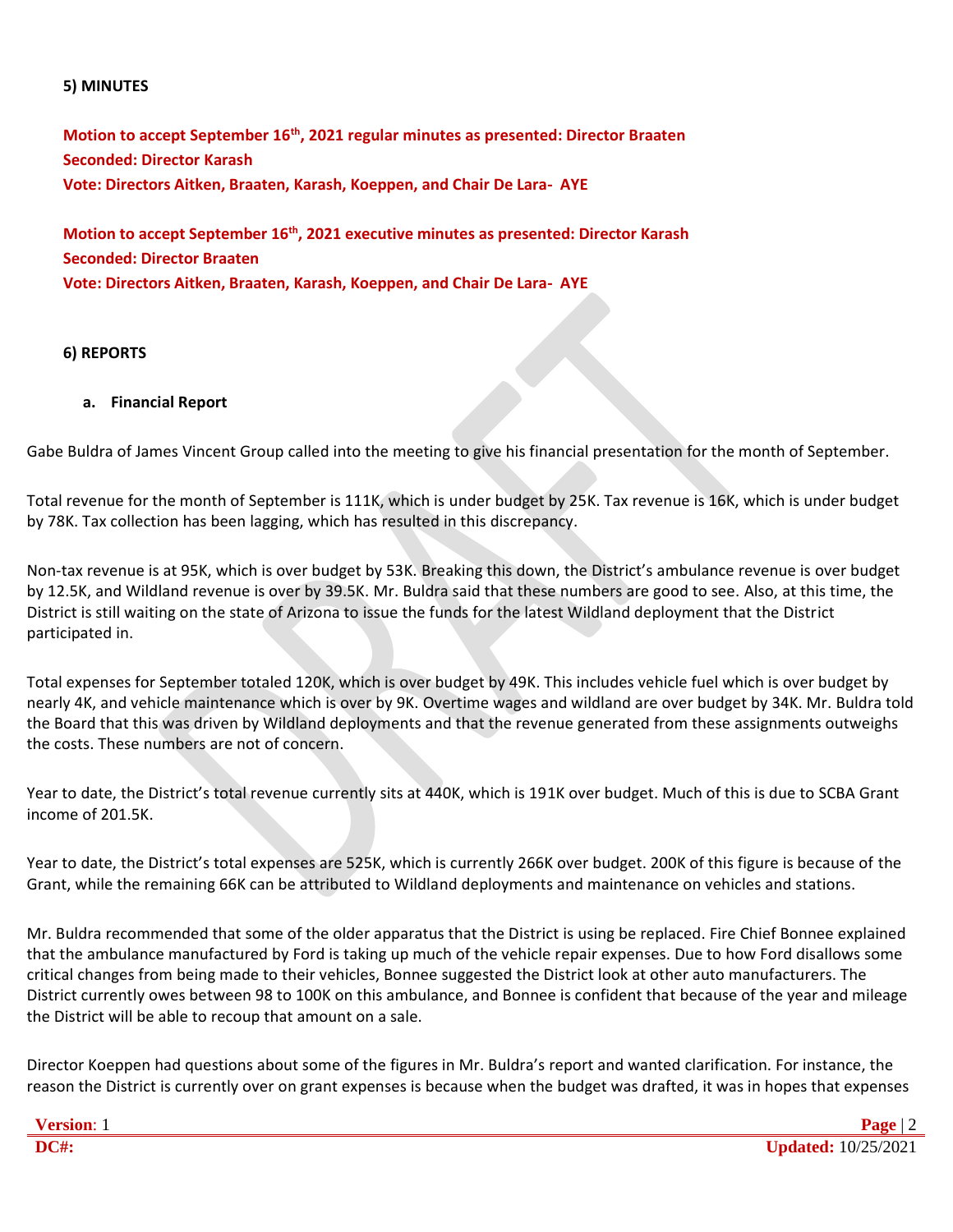related to the grant would be completed before the start of the new fiscal year. Unfortunately, that did not happen.

Mr. Buldra also addressed a question about overtime wages and wildland. Mr. Buldra told the Board that the District pays for everything upfront and is then reimbursed by the State of Arizona. The State created a surplus fund for the purpose of reimbursing personnel costs as quickly as possible.

## **Motion to accept financials as presented by Gabe Buldra of James Vincent Group: Director Koeppen Seconded: Director Karash**

#### **Vote: Directors Aitken, Braaten, Karash, Koeppen, and Chair De Lara- AYE**

#### **b. Chief Report**

Fire Chief Bonnee opened his report by telling the Board that to date, the District has responded to over 900 calls since the beginning of 2021. October of last year, the District was at 680. Bonnee said that is a large reason why there is an overage in the budget for fuel expenses. The apparatus are very expensive to run and the local Chevron stations are currently charging over \$4 a gallon.

#### **Run Report:**

AMR Transports: 0 Med Calls: 91 Dolan Transports: 78 Dolan Refusals: 8 Dolan Public Assists: 2 Fire Calls: 22 Mutual Aid Calls: 0 HWY 93 Calls: 21 Meadview Calls: 12 Meadview Transports: 9 Meadview Refusals: 1 Meadview Public Assists: 2

Meadview Coverage Days: 14

**District Properties:** The District is still waiting on the final supplies needed for the renovations and repairs inside Station 43 in Meadview. However, the refrigerator inside 43 did go out recently. That is being looked into for replacement.

**Projects in the Works**: The District did not win the AFG grant for the new fire truck. However, the next grant opens in November. The contact with the District's grant writers ends on October 31<sup>st</sup> and the Fire Chief advised the Board that this service has won the District 3 out of 5 grants that were applied for since bringing them in.

The new cascade system for filling air tanks has been delivered and set up at Station 41. We are still waiting for a technician from United Fire to come and test the system before it can be put into service.

| <b>Version:</b> |                     |
|-----------------|---------------------|
| DC#:            | Updated: 10/25/2021 |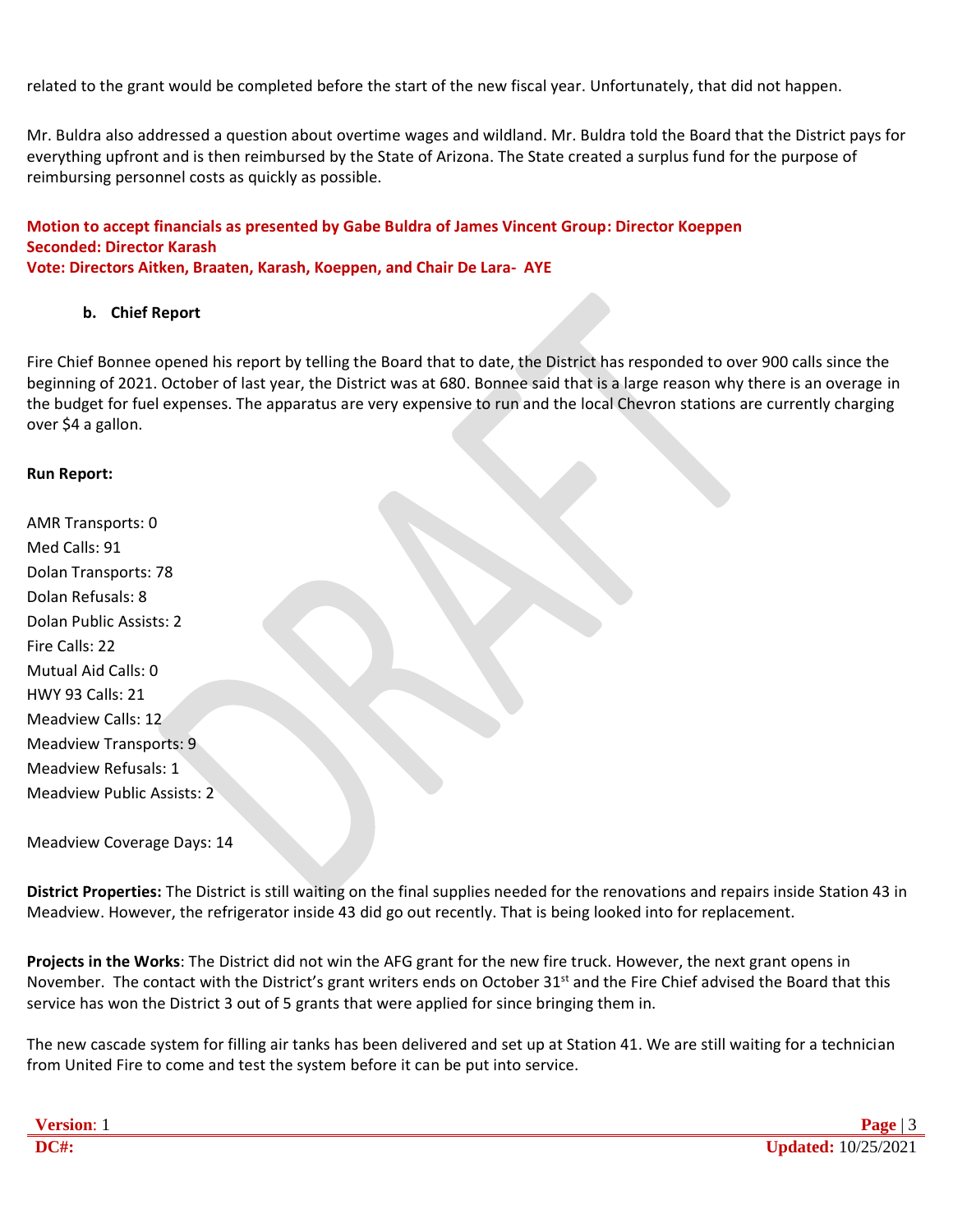One quote for a generator has been obtained and the Fire Chief is waiting on others.

Lastly, the District is organizing a Trunk or Treat at Stations 41 and 43 for Halloween. The dates are Wednesday the 27<sup>th</sup> at Station 41 and Friday the 29<sup>th</sup> at Station 43. There is an open invitation for people to bring their vehicles and participate. The District is also accepting donations of decorations and candy for the events.

#### **c. Admin Report**

No admin report for the month of October

#### **d. Technical Committee Report**

No technical committee report for the month of October

#### **7) REGULAR SESSION**

#### **Old Business:**

- **a) Discussion and possible action:** Legal considerations regarding the Fire District (carried over)
- **b) Discussion and possible action**: Purchase of station generator for emergencies (Fire Chief Bonnee)
- **c) Discussion and possible action:** Fuel supply for the Fire District (Fire Chief Bonnee)
- **d) Discussion and possible action:** Repairs at Station 43 (Fire Chief Bonnee)

No discussion or actions requested for any items under Old Business.

#### **New Business:**

**a) Discussion and possible action:** Resignation of Board Chairperson Director Susan DeLara (Director De Lara)

Chair De Lara informed the Board of her intent to resign. She has submitted her resignation letter to both the Fire Chief and the attorney Nick Cornelius. She expressed sorrow at her leaving but stated that she feels that the District is back on track and functioning well.

The announcement of a new Board director opening has already been posted to the LMRFD website and Facebook page, as well as an ad in the Kingman Daily Miner. Any interested parties may come into Station 41 for an application or download and print one online from the District website. Applications will be accepted until October 28<sup>th</sup>.

**Motion to accept the resignation of Susan De Lara, effective October 29th: Director Aitken Seconded: Director Braaten Vote: Directors Aitken, Braaten, Karash, Koeppen, and Chair De Lara- AYE**

**b) Discussion regarding:** 9/21 conference with legal counsel Nick Cornelius regarding format of agenda and open meeting procedures. (Director De Lara) Move to next month

Tabled until the attorney Nick Cornelius can attend and participate.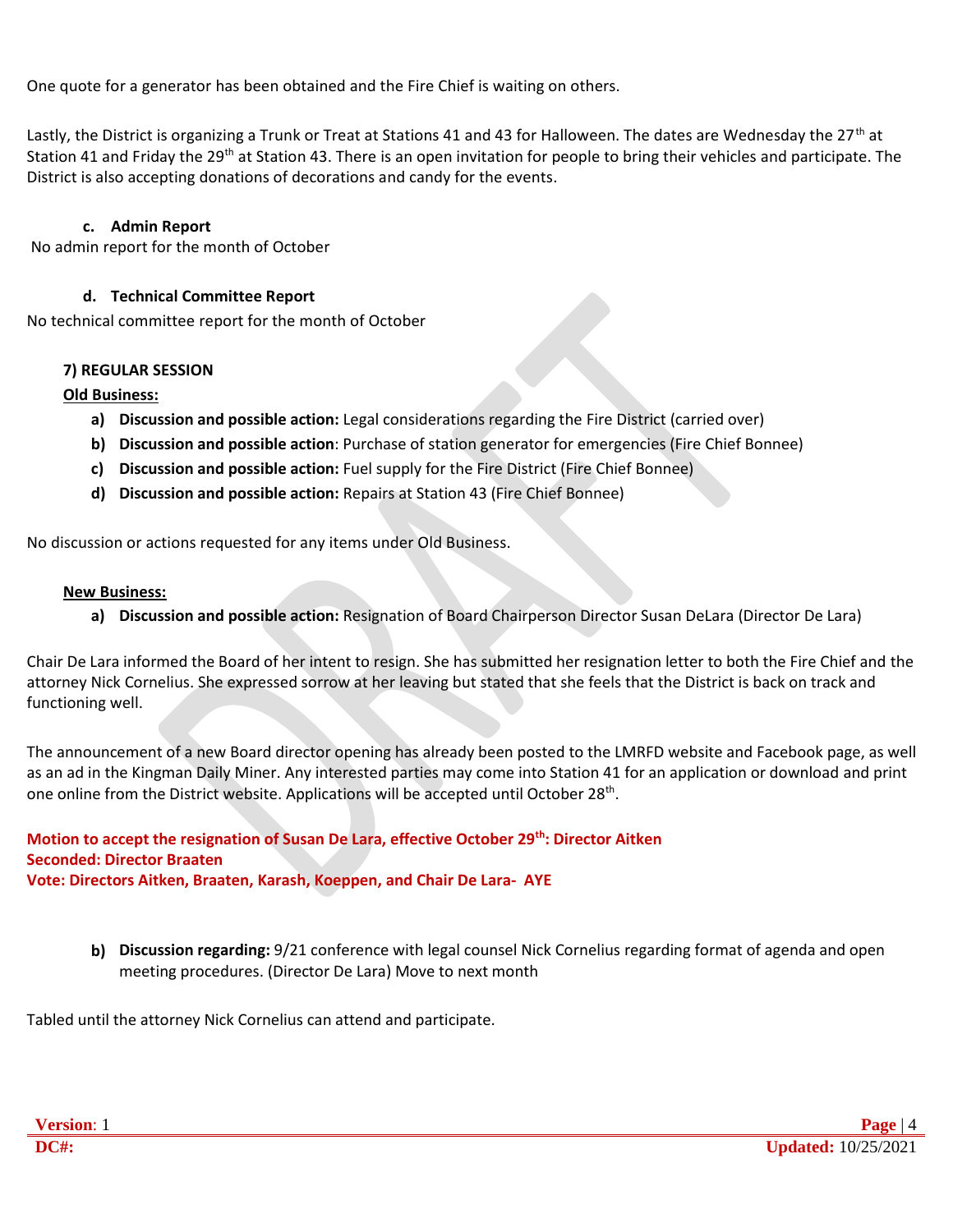## **c) Discussion and possible action**: Increasing the efficiency of Board meetings (Director De Lara)

Chair De Lara said that starting next month, a consent agenda will be done for the LMRFD reports, including the financials, minutes, chief report, admin report, and technical committee report. As materials will be sent out prior to the meetings, if the Board wishes any discussion on anything in the reports, then they may tell the admin staff and their items will be added to the agenda for discussion.

**d) Discussion and possible action:** Changing board meeting dates (Director De Lara)

Chair De Lara told the Board that they should consider what meeting times and dates would be best for the upcoming year. She said that there are members of the public that wish to attend and cannot due to the current meeting schedule.

Director Aitken warned the Board that if the meetings happen earlier in the month, then Mr. Buldra may not be able to have the financials completed on time.

Further discussion has been tabled for an upcoming meeting.

**e) Discussion and possible action:** Updated social media training for district employees and board members (Director De Lara)

Chair De Lara explained to the Board that it may be a good idea for staff and Board members to take social media training. Both Gardners of the admin staff explained that although there is already a policy in place for mishandling social media, the training would add a layer of protection for everyone. What is posted online might seem okay, but truly is not.

Director Aitken suggested the item be tabled until more information is available. She also suggested thinking about appointing a Public Information Officer.

**f) Discussion and possible action:** The need for a better conference system to allow remote attendees into the meeting. (Chief Bonnee)

Fire Chief Bonnee told the Board that the admin staff is working on a better conference system for remote attendees. No action required.

8) CALL to the PUBLIC. (The Fire District Board is not permitted to discuss or take action on any item(s) that are not on the *Agenda that are raised in the call to the public. However, individual Board Members may be permitted to respond to criticism directed to them. Otherwise, the Board may direct that staff review the matter or that the matter be placed on a future agenda. The Fire District Board cannot discuss or take legal action on any issue raised during the Call to the Public due to restriction of the Opening Meeting Law).*

Charlotte Kiffer, DSCC Board member: Wanted to thank LMRFD for their participation in Dolan Days and their help with prepping the event.

Charlotte Kiffer, Dolan Springs resident: She thanked the Board and Fire Chief for making the District what it is today. She expressed that she is proud of what LMRFD is giving to the community, including Meadview. She told the Board that there is to be a potluck at the Dolan Springs Community Council between 4-6pm on Saturday for De Lara.